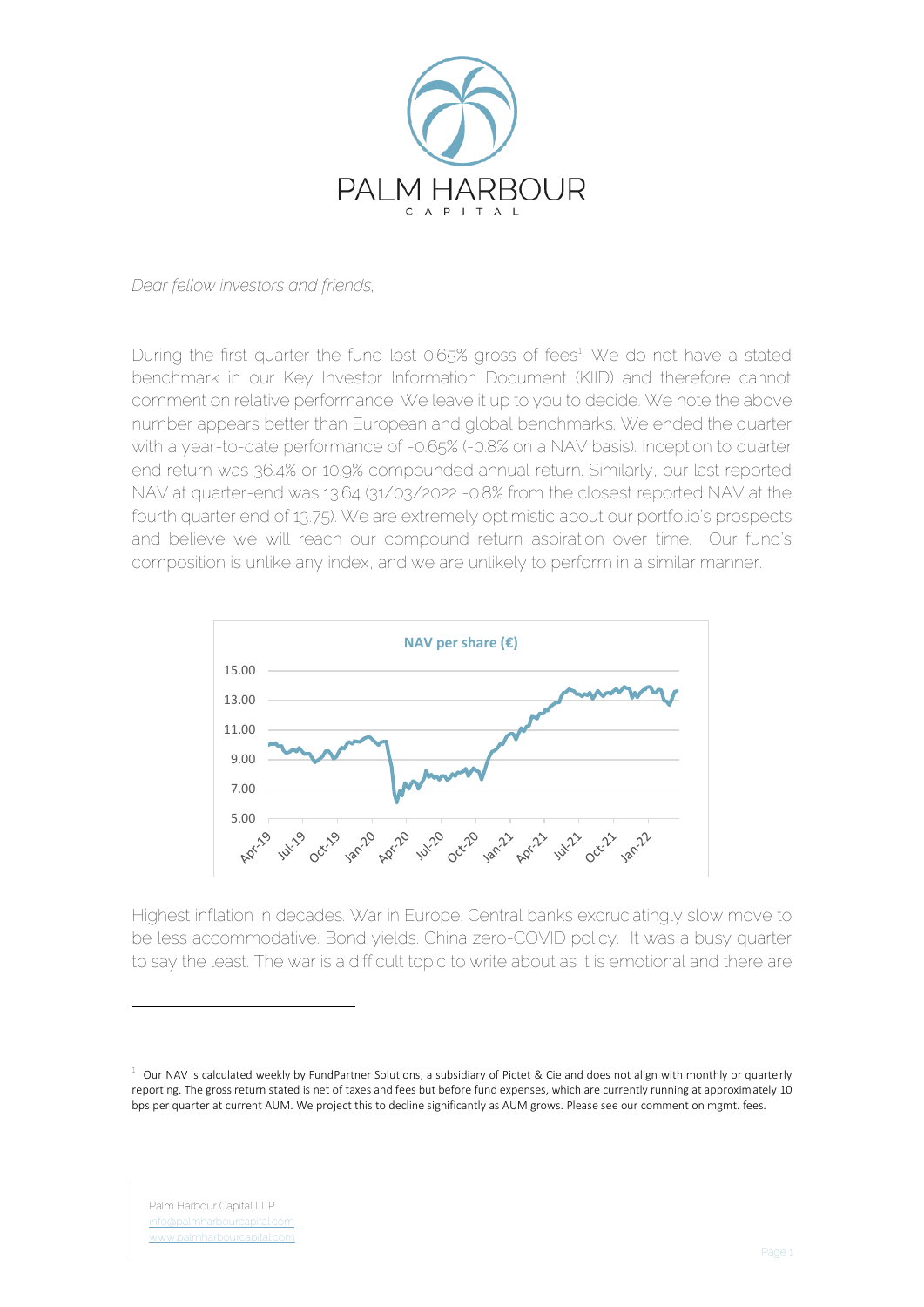

endless possible outcomes with unknown probabilities. Many have said they were shocked that war could happen in modern Europe. Given Putin's track record and rhetoric, we think that was quite naive. It is tragic, nevertheless. We are impressed with Ukraine's resilience and the poor state of Russia.

From an investment point of view, we fortunately did not have any direct exposure to Russian or Ukrainian assets and our portfolio companies for the most part only had minor direct exposure. The indirect exposure is another matter.

Whilst Russia is only 1.8% of global GDP<sup>2</sup>, it punches way above its weight in oil and gas (11% of global exports)<sup>3</sup> , wheat (21%), fertilizers (23%), palladium (25%) and other commodities<sup>4</sup> . While Europe appears unable to stop its addiction to Russian commodities and treat the war as a war, many companies, under public pressure, have chosen not to purchase Russian products and/or pull out of Russia. Ukraine is the largest global exporter of sunflower oil, a top five exporter of corn (16%) and wheat (10%) and is the "breadbasket of Europe". Belarus, also subject to conflict-related sanctions, is the second largest exporter of potash. The loss of Ukrainian, Russian and Belarussian commodity exports is being felt throughout the world. This has driven prices higher and added fuel to the bonfire of inflation.

Despite the highest inflation in decades and economic uncertainty, our portfolio ended the quarter down only moderately. We had several companies perform well during the quarter as we had exposure to fertilizers, oil and gas, and agricultural chemicals. On the other hand, we have industrials who consume gas and electricity in their production and consumer companies which are more sensitive to a potential economic slowdown or deterioration of discretionary spending, who underperformed.

While the war exacerbated commodity inflation, China's zero-COVID policy has prolonged the supply chain disruptions affecting many industries and has kept costs for many goods high. It will be interesting to see how long this policy can be maintained as the risk of recession grows. The only upside is perhaps a cooling of some parts of commodity inflation. The policy does hold back a couple of our portfolio companies, so we do wish it ends soon. We fail to see why the Chinese haven't chosen to buy more effective western vaccines and believe eventually the economic damage will make them change course.

<sup>2</sup> The World Bank

<sup>&</sup>lt;sup>3</sup> [US Energy Information Administration](https://www.eia.gov/tools/faqs/faq.php?id=709&t=6)

<sup>4</sup> [Putin's war demands a concerted global economic resp](https://www.ft.com/content/fc9e7fd7-0476-4e37-a135-538aeecbe5b2?emailId=623aac2c48a1c700231900ed&segmentId=22011ee7-896a-8c4c-22a0-7603348b7f22)onse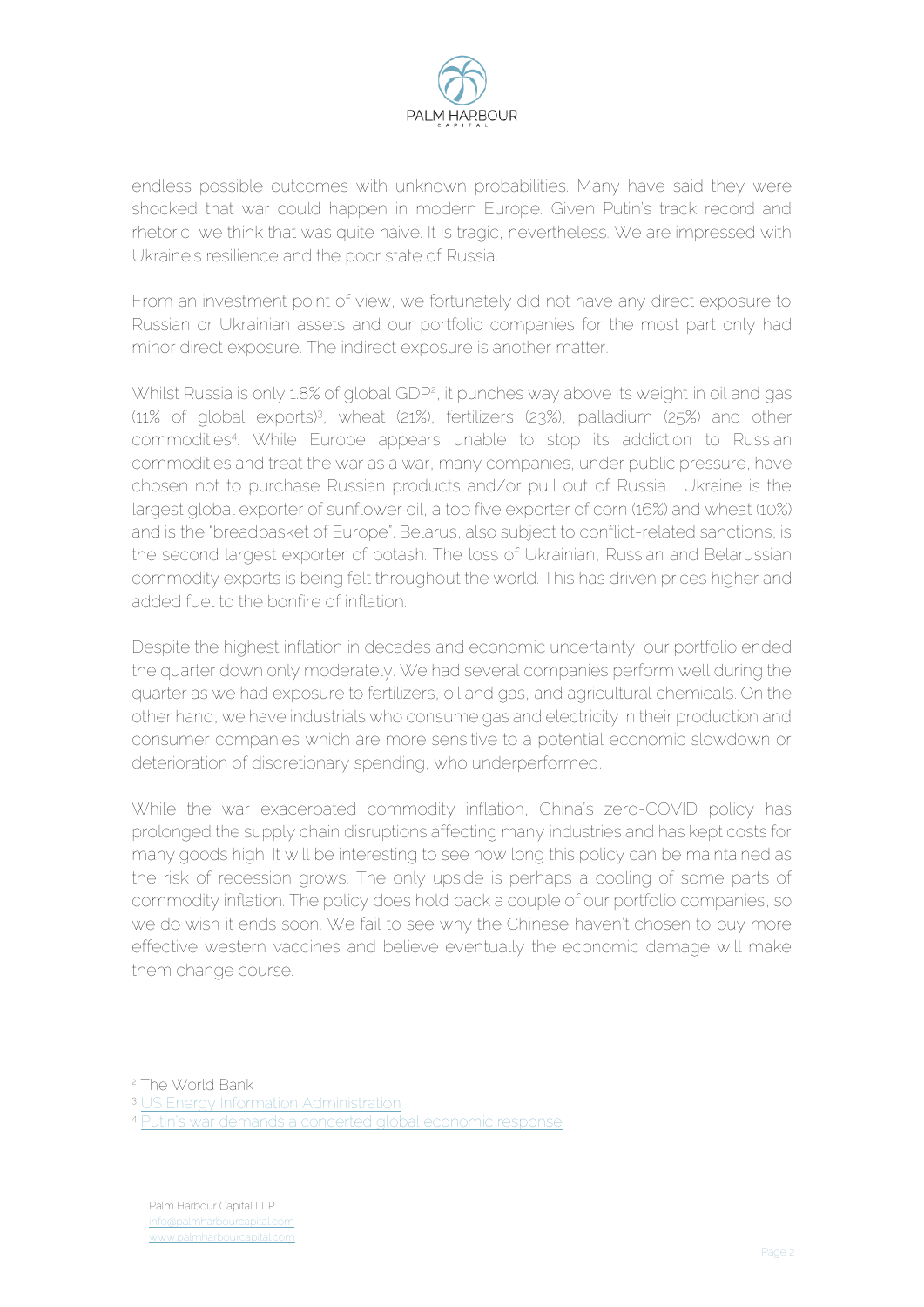

The Fed finally moved. It took inflation running at 8.5% in March for them to make a 25 basis point hike. The ECB likewise may eventually raise their rate to zero as March inflation hit 7.4%. To say they are behind the curve is a laughable understatement.

While we can agree that current commodity inflation has more to do with ineffective government policies, exogenous shocks and mis-directed ESG investor campaigns, and therefore not part of the remit of the Fed, the majority of the blame for inflation still lies with the central banks. We will not even begin to rant about the myriad of other problems caused by central bank policies.

During the quarter we sold two long held positions (Befesa and Wabtec) and added three new positions (Vår Energi, Wickes and Verallia). We trimmed positions that benefit from the current crisis and added to those we felt were indiscriminately sold.

We believe the best way to preserve wealth in an inflationary environment is by owning high-quality companies with pricing power, advantaged commodity players and hard assets. We think buying these types of companies coupled with strong cash flows and high return reinvestment profiles bought at a significant discount to their intrinsic value will ultimately produce strong REAL returns. Our portfolio is well positioned in this environment. We have over 100% upside to our portfolio, and we think a mid-teens compound annual return is possible in this environment. The road will be very bumpy as volatility will likely further increase and losses in other areas of the market could lead to indiscriminate selling. This would likely be temporary. We take comfort in our longterm view and on our research and analysis and believe ultimately our investment will bear fruit. Good things happen to strong companies that produce lots of cash.

| <b>Contributors</b> | Detractors                    |            |
|---------------------|-------------------------------|------------|
| OCI NV              | +206 bps   RHI Magnesita      | $-118$ bps |
| Boa Vista Servicos  | +97 bps   Esprinet            | $-80$ bps  |
| Bayer               | +82 bps   Danieli Savers      | $-77$ bps  |
| <b>DNO</b>          | +74 bps   JOST Werke          | $-76$ bps  |
| Vår Energi          | +46 bps   Melco International | $-57$ bps  |

*\*\*\**

The largest contributor during the quarter was OCI NV, the Dutch nitrogen fertilizer and methanol producer, which we introduced in our second quarter 2019 letter and further updated in our last letter for the fourth quarter of 2021. OCI added 206 basis points to the fund after ending the quarter up nearly 40%. Nitrogen fertilizer and global grain prices were already elevated for a variety of reasons and the Ukraine war exacerbated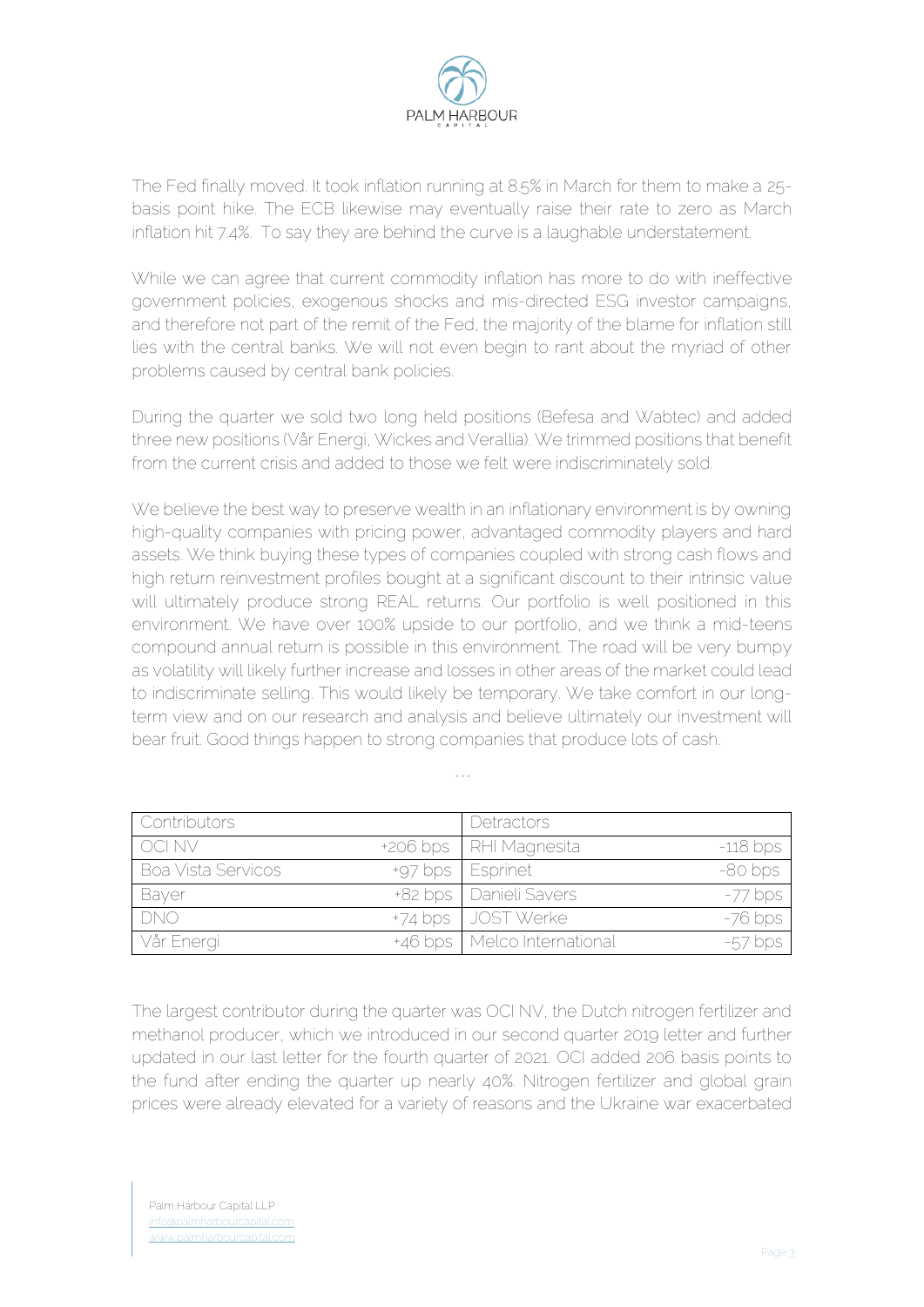

the situation. OCI benefits from the reduced inflow of Russian nitrogen fertilizer volumes in the Western world (export share 24% of Ammonia 14% Urea, 25% UAN, 6% Methanol), and their low-cost natural gas production facilities in the US and North Africa. Furthermore, currently the marginal nitrogen producer is based in Europe with extreme gas volatility. We believe nitrogen fertilizer prices are likely to remain elevated for an extended period and when they do come down, they will remain above long-term averages.

The second largest contributor was Boa Vista Serviços, a Brazilian credit scoring company, which we will introduce later in this letter. It contributed 97 basis points during the quarter after having lost 148 basis points in the fourth quarter of 2021 as it rebounded 40.6% in the first quarter The stock recovered after reporting full year numbers, which were higher than expectations, while the position also benefitted from the nearly 20% increase in the Brazilian real versus the Euro.

The third largest contributor was Bayer AG, the German pharmaceutical and agricultural conglomerate, which contributed 82 basis points during the quarter. Similar to OCI, Bayer is benefiting from high agricultural prices, which allow farmers to profitably spend more on inputs to enhance their yields. They also have a favorable pipeline of innovation, which should allow them to raise prices next year as well. The pharma pipeline is improving, reducing fears they are overexposed to their blockbuster drug Xarelto, which will go off patent in a couple of years. Unfortunately, the Solicitor General, part of the Biden administration, reversed the view of the prior administration and came out against the US Supreme Court accepting Bayer's case. We believe the merits of the case may still persuade the conservative leaning judges to accept the case. The Environmental Protection Agency has consistently found glyphosate-based herbicides can be used safely and are not carcinogenic. Nevertheless, Bayer is being sued by nonprofessional users and losing at trial despite almost no scientific evidence by claiming state labeling laws differ from those of the EPA and Federal pre-emption is not relevant. Chances of acceptance and then winning are very low but final glyphosate losses are already more than discounted in the current share price. Removing the liability and future risk would allow for a substantial rerating of the shares.

The fourth largest contributor was DNO, a Norwegian listed oil and gas company, which contributed 74 basis points during the quarter. The company is clearly benefitting from higher oil prices. Despite the recent strength in the share price, it remains considerably undervalued, especially compared to the peer group which prices in a significantly higher long-term oil price assumption. Moreover, the Kveikje discovery in April 2022 strengthens DNO's position in a core North Sea area and de-risk prospects in nearby DNO licenses enhancing its exploration prospects.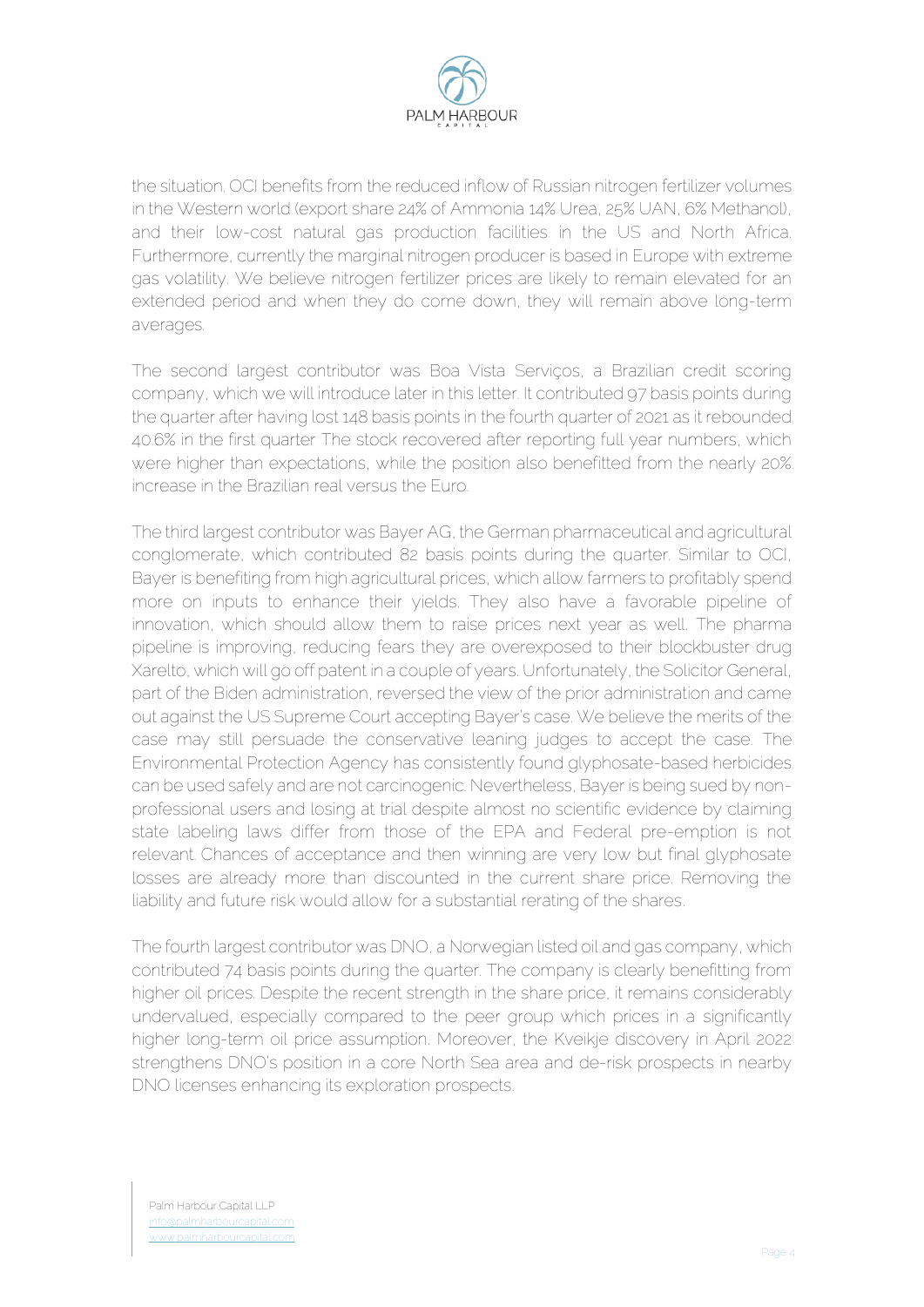

The fifth largest contributor was Vår Energi, a Norwegian listed oil and gas company, which contributed 46 basis points to the fund. Vår is a recent IPO of Italian energy giant ENI's and private equity investor HitecVision's Norwegian assets Post IPO ENI holds 64.3% and HitecVision holds a 24.6% stake with a free float of 11.1%. Compared to competitors, Vår has high gas production, no exposure to international assets and no renewable growth ambitions. Vår's portfolio was in 2021 37% natural gas, 8% NGL and 55% oil with 48% of the total production from top five fields. Production in 2021 was 243k boe/day, however management expects over 350k boe/day by 2026 due to fourteen different projects under development. Vår's reserves and production base make it one of the largest Exploration and Production companies on the Norwegian Continental Shelf.

The top detractor was RHI Magnesita, the Austrian-Brazilian refractories company, which we introduced in our second quarter 2019 letter. It lost 118 basis points during the quarter after falling 24.7%. Whilst the company continued to promise that their pricing strategy will cover the ever-rising input costs stemming from supply chain challenges and rising shipping and energy costs, it is yet to be demonstrated in the financials and the market took this poorly. In addition, inventories increased markedly as a result of higher sales and supply chain bottlenecks, which increased net debt. Following discussions with the company, working capital should normalize as prices increase and supply chain disruptions eventually ease. The steel market is currently generally buoyant enabling continued price increases to protect their margin in the coming quarters. We note that the CEO has been purchasing shares in the market.

The second largest detractor was Esprinet, the Italian electronics distributor, which we introduced in our fourth quarter 2019 quarter. Esprinet was one of several of our midcap Italian companies, which were brutally sold off at the onset of the Russian invasion (at one point we thought the market confused Italy for Ukraine). This is despite decent fourth quarter numbers and a positive outlook for the year. Management's comments about product availability, market demand, margin evolution and inflation remain positive.

The third detractor was our position in Danieli's savings shares. Danieli, the Italian steel plant-making and steel producer, which we introduced in our third quarter of 2020 letter, lost 77 basis points during the quarter as the stock fell 16.2%. Unlike Esprinet, Danieli does have some exposure to Russia with about 10% of its order backlog coming from Russian steel producers. Luckily, these projects are fully covered by downpayments and robust operational performance means sales are unlikely to be significantly impacted. They are also exposed to rising energy costs at their EAF steel plants but this should be largely offset by higher steel prices which have increased in Europe by 30-90% since mid-February amid concerns of supply disruptions following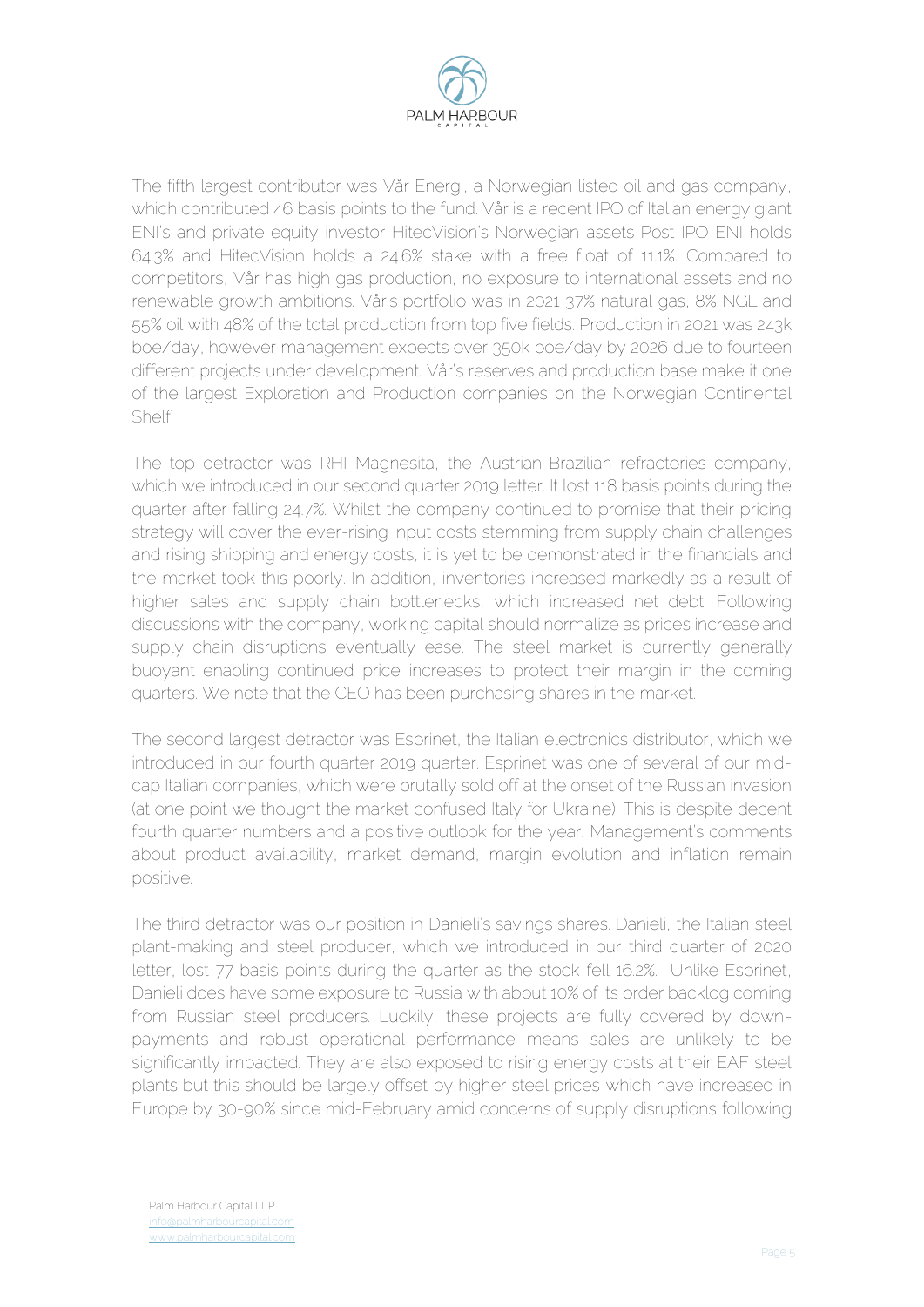

Europe's decision to cut off imports from Russia and Ukrainian supply curtailment. All in all, we are comfortable with the exposure and modernizing steel plants will be even more critical if gas and coal prices remain elevated.

The fourth detractor was JOST Werke, which we introduced in our fourth quarter 2021 letter. It lost 76 basis points during the quarter as the stock fell 26.5%.. The company announced strong fourth quarter and full year 2021 numbers and a positive outlook for 2022 with stable margins despite high inflation in steel, energy and transportation. The market nevertheless believes that inflation will impact margins severely and fears a slowdown in the North American truck market (despite robust truck OEM backlogs). Whilst US freight spot market rates have come down from Omicron induced January peaks, it appears that shippers have in fact moved more to longer-term contracts to secure capacity and these rates remain robust, as do volumes. Not to mention, 25% of sales comes from the agriculture market, which should remain healthy. Competitor SAF Holland was much more bearish on their outlook, expecting significantly weaker margins, though they have historically underperformed JOST. We cannot exclude a downturn in the global freight market but even on trough earnings and cash flows the shares are inexpensive.

The fifth detractor was Melco International, the Macau based casino group, which we introduced in our fourth quarter 2020 letter. It lost 57 basis points. Melco continues to suffer from China's ill-advised zero-COVID strategy. As mentioned, we believe that this policy is unsustainable and will eventually be reversed.

At quarter-end, our portfolio had 116% upside to NAV, a weighted average P/E of 8x, FCF/EV yield of 15% and a return on tangible capital of 33%.

## **Wickes Group plc (WIX LN)**

Wickes is the second largest pure-play home improvement retailer in the UK, which demerged from Travis Perkins in April 2021. While in the same sector as their former parent, they in fact have limited synergies as they target a different segment. Travis Perkins targets large tradesmen and builder accounts while Wickes targets smaller tradesmen and retail (Do-It-Yourself "DIY" and Do-It-For-Me "DIFM")

*\*\*\**

This business model has an interesting advantage utilizing retail space, allowing their stores to be 50-75% smaller than a typical large DIY store while serving three different customer bases. The traditional small trader comes in early in the morning and often pre-orders the night before for the next day's job. The DIY customer comes in later in the day to pick up items for home and garden projects, whilst the DIFM clients usually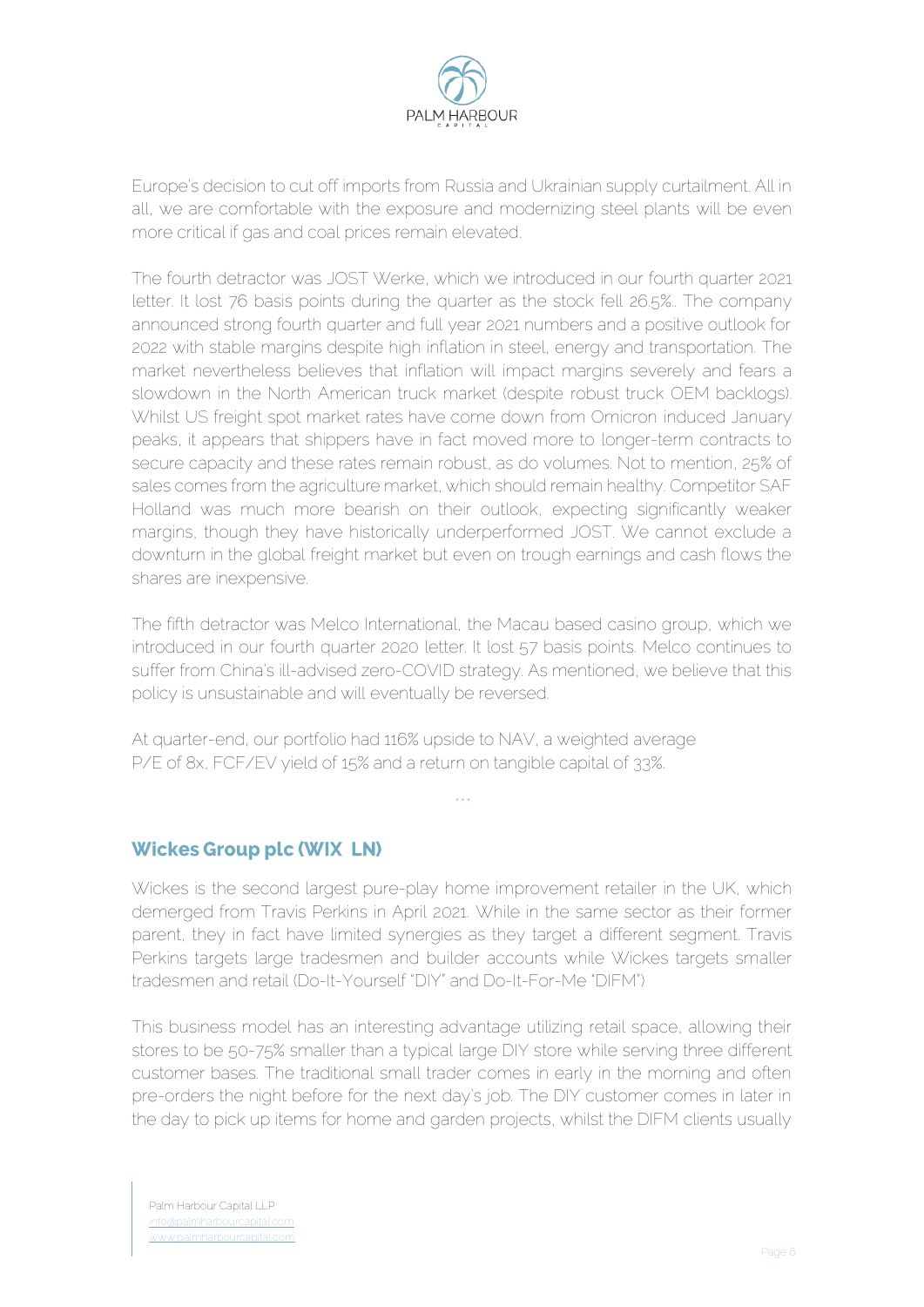

have two decision makers and only come in on the evenings and weekends. This allows for higher space utilization compared to pure plays in each field.

### Do-It-For-Me

Wickes employs 620 design consultants and more than 2,600 approved installers to assist customers from planning to installing new kitchens, bathrooms or more recently home offices. The inhouse installation team saves the customer from the hassle of finding architects, consultants and builders and negotiating (fixed) prices and time schedules. This may seem trivial, but for those that have dealt with UK builders it offers peace of mind on time and cost over-runs and cuts the necessity of finding an independent consultant. The segment differentiates Wickes from peers since none of the larger home improvement retailers in the UK offer a similar service. Wickes targets the mass premium part of the market, and the segment is correlated with housing transactions.

#### Do-It-Yourself

Wickes sells lumber, paint, hardware, tools, gardening supplies and other such products. DIY had been a slower growing segment until the pandemic sent people scrambling to improve their homes. It is yet to be seen how this holds up over time but as work from home stays to a certain extent people will likely continue to improve their homes.

#### Small Tradesmen

Small tradesmen usually service smaller projects such as loft conversion or kitchen improvement. They traditionally went to large building merchants such as Travis Perkins but received terrible prices as merchants were geared towards price discounts built around bulk purchasing and big account spenders. With the internet and price transparency this began to fall apart and small stores such as Tool Station and Screwfix came to offer flat prices. However, they had very small sizes and were only to pick up screws, nails, small tools and other small repeating items. Wickes targets items that a building merchant might carry such as paint, lumber, bricks, tiling and other heavy side items, but offer them at a fixed price (plus a 10% discount for tradesmen versus DIY). They therefore fill a niche space between the building merchants and the quick-serve small store format.

With 73% of UK's housing units over 40 years old, aging house stock offers a strong tailwind for the home renovation market in the UK. Management forecast that the UK home improvement market will continue to grow at 2.5% until 2025.

Other differentiators include their focus on lumber and heavy-side products, round pricing and a good-better-best strategy. Heavy products are particularly important for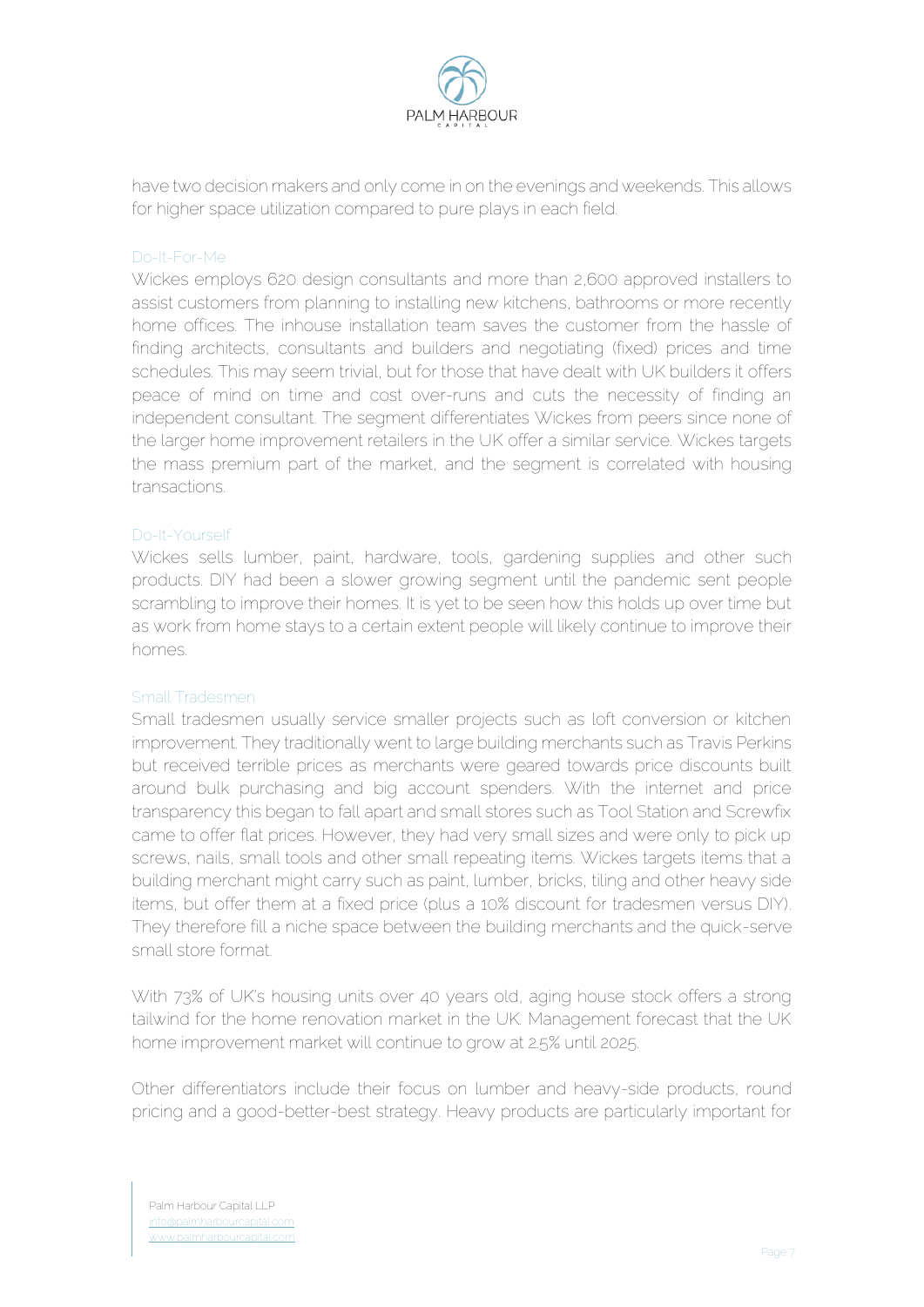

Wickes and they offer significantly more options than competitors. This product category also protects the business from e-commerce disruption as delivery costs and longer delivery times make e-shopping uneconomical.

Wickes appears to have most of the characteristics of an interesting spin-off. It is much smaller than Travis Perkins and most likely attracts a different shareholder base and included in much different indices, plus it is in an out-of-favor industry. We thus believe the move over the past year from £2.50 to our purchase price below £1.80 is partly attributable large funds and index trackers selling small meaningless positions. We also believe the company will benefit from an independent capital allocation policy and from an incentivized management team, which are now rewarded in shares directly related to their business.

The company has £123 net cash with a quarter-end market capitalization of £460 million. We believe it can earn between £50-70 million free cash flow in a normal year (this year it will have one-off IT expenses and slightly elevated capital expenditure). This leaves significant cash flow to allocate. They will update their stores more quickly to their new format which moves the showroom further from the lumber, improving the experience for the kitchen buyer. We believe this adds 20-30% incremental return on invested capital over the next three to five years. They have announced opening up to 15 new stores (store count has been flat in recent years) and continue to invest in their IT for an omnichannel experience. These capital expenditure items were likely starved under the group structure. They have also announced a generous dividend policy and appear to be open to future share buybacks.

Insider buying from both the Chairman and CEO above our entry level add further confidence to our investment thesis. On our normalized numbers the stock trades at close to an 18% free cash flow yield, which we find attractive.

# **Boa Vista Servicos (BOAS3 BS)**

Boa Vista is the second largest Brazilian consumer and commercial credit bureau and analytics provider, similar to Experian, Equifax, TransUnion or CIRBE in Spain. They primarily operate in the South whilst their main competitor is Serasa, owned by Experian, operates nation-wide, although they have a deal with SPC to share information in the north and Northeast. (SPC do not compete with Boa Vista in the South). In 2019 a fourth player was setup by major banks but due to the high barriers to entry and new regulations, they have made very little progress to date and the market can therefore be considered a duopoly.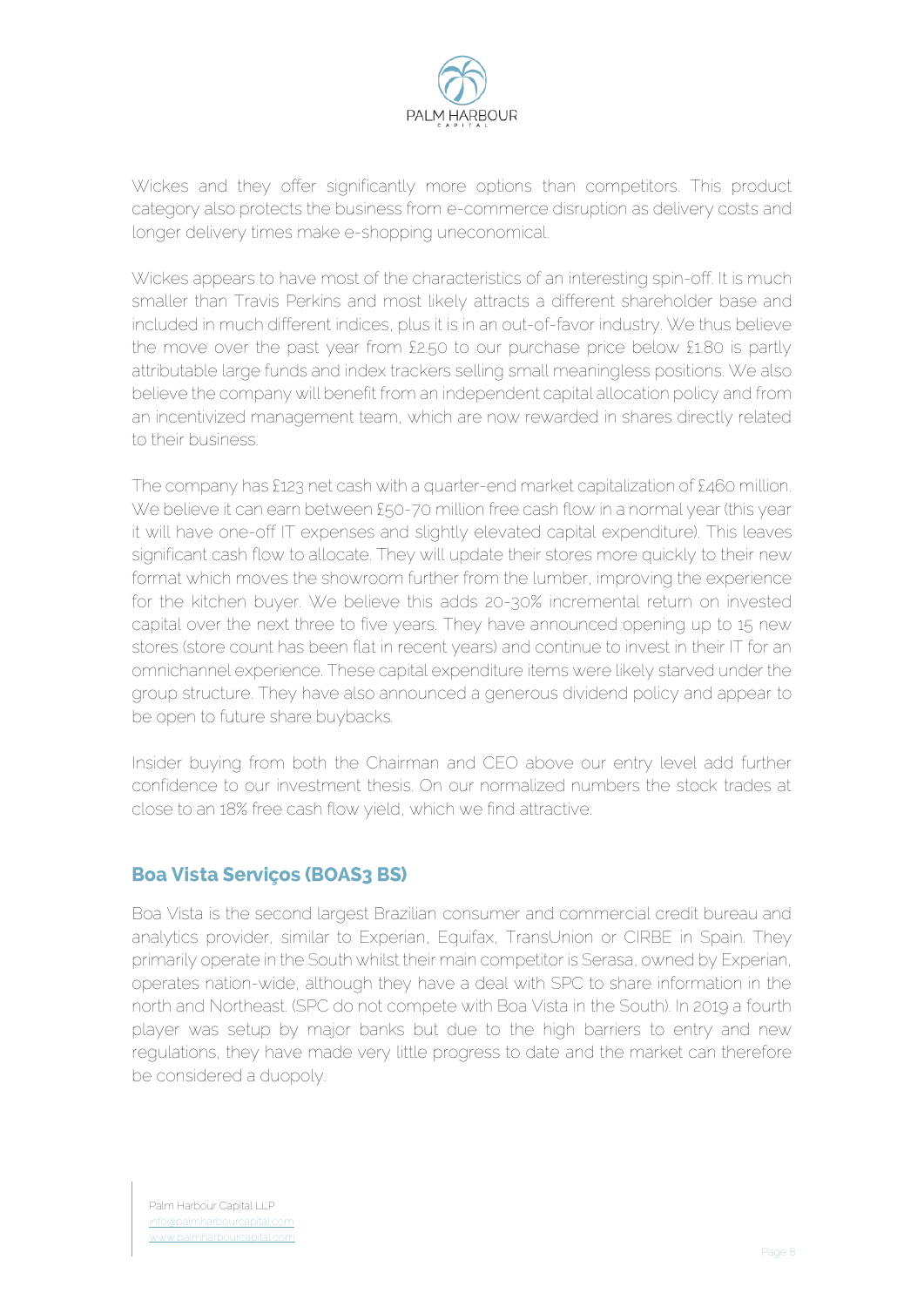

The credit bureau industry started in Brazil in the 1950s as commercial retail associations wanted to provide support to the fast-expanding level of sales in instalments to expedite credit issuance and reduce delinquency, which led to the creation of Boa Vista and SPC. On the other side, Serasa was formed by the banks to provide centralized services to its members, which eventually included credit services. In 2007 Experian acquired 70% of Serasa for \$500 million and in 2012 the remainder for \$1.5 billion.

Modern Boa Vista was formed as a non-profit in 2010 with its main shareholder the Commercial Association of the city of São Paulo. Three associations, Paraná, Rio de Janeiro and Porto Alegre, acquired a 6.9% stake in exchange for their databases and private equity TMG acquired a 25% stake. In 2011 Equifax sold its operations in Brazil to Boa Vista in exchange for a 15% stake (later diluted down to 11%). The company was then floated on the stock exchange in 2020.

The industry is generally highly regarded by investors as they have "need to have" information to make better decisions, recurring, compounding growth, a "build it once and sell it many times" model which drives operating leverage, and high barriers to entry as recreating the databases is nearly impossible. This all leads to high recurring cash flows.

Brazil has recently introduced "positive data" where banks, telcos, utilities etc must report if clients pay on time or are missing payments. Previously, credit bureaus relied on "negative data", which had to be purchased from city notaries at high cost and only told them when someone did not pay, defaulted and ended in court. With positive data, many new products and innovations can be utilized. In other countries that opened to positive data, there has always been an explosion in credit offered. As Brazil only has 36.6% of consumer credit to GDP compared to developed markets such as the US at 78.5% and UK at 87.7%5, there is a long growth runway, which will require credit bureau services. The recent growth in fintech banking and credit companies in Brazil has also led to high growth.

The company is net cash and trades at very attractive multiples given the industry and company outlook. When we first purchased the shares, they were at what we determined close to a 10% free cash flow yield. However, this was based on capital expenditure reducing as they spent less on negative data. This was management's guidance until the third quarter of 2021, where they decided they would in fact raise capex and employ more IT staff. This led to a selloff in the stock as the near-term cash

<sup>5</sup> Trading Economics (September 2021)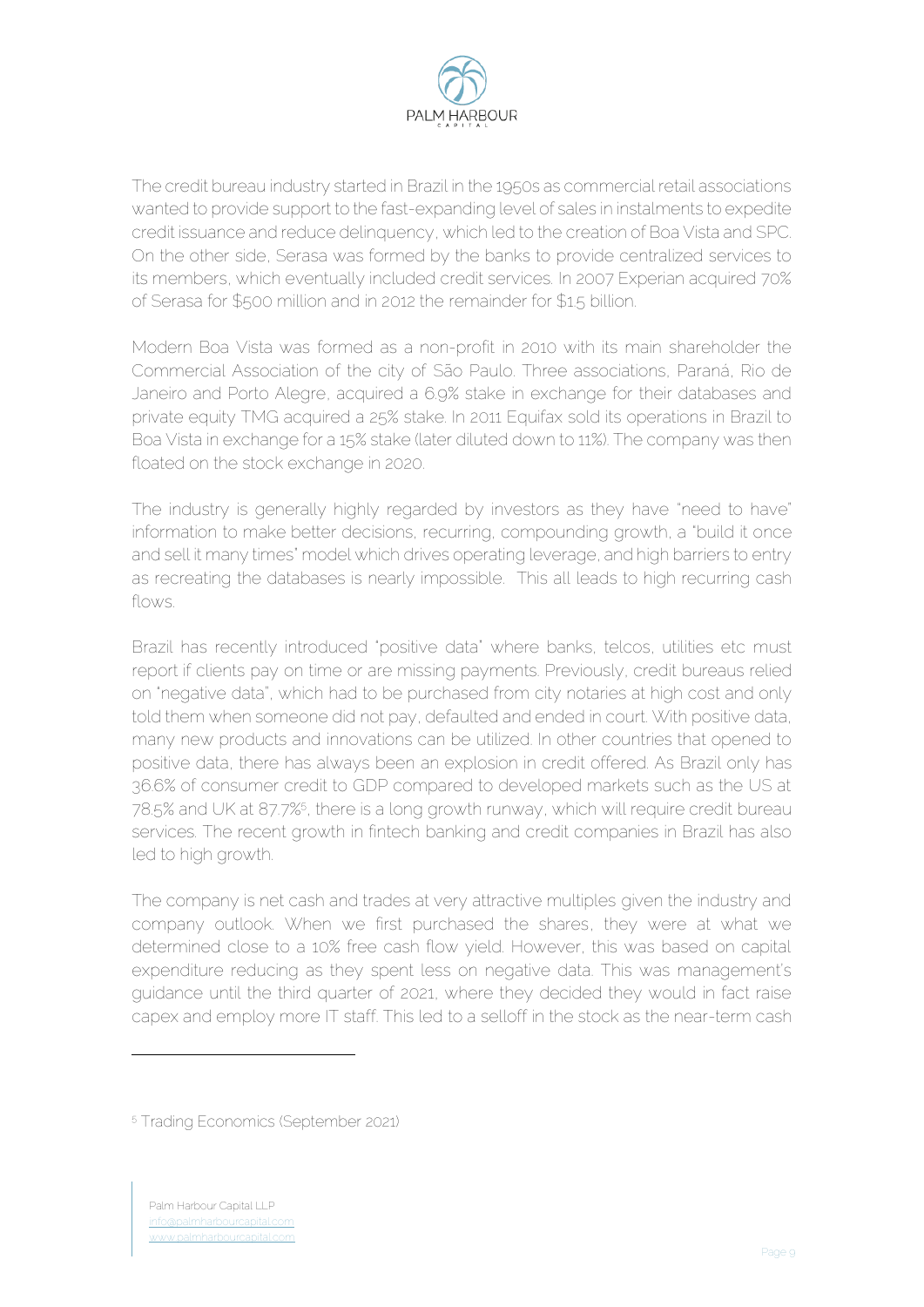

flow was cut significantly. The investments, however, do make sense and will lead to even higher future growth. After full year results, the stock has partially recovered and whilst the upside is not the same as we previously anticipated in our three to five year view, it is still significantly above the share price at quarter-end.

*\*\*\**

As stated in our previous letter, we are currently not charging a management fee until the fund reaches a larger size. The founder's class management fee will then be only 1% of assets under management.

Our focus is and remains the portfolio, but we do need to grow our assets to a sustainable level. Our fund can be invested through both European international central securities depositories: Euroclear and its FundSettle clearing platform and Clearstream through the Vestima fund clearing platform. Our fund is registered for distribution in the UK, Spain and Luxembourg including for retail distribution.

Currently the following financial institutions in Spain are distributors: BBVA, Renta 4, Lombard Odier, Banco Alcala as well as many other institutions working through the main platforms in which the fund is available upon request: Allfunds Bank and Inversis. In the UK we are offered on the AJ Bell low-cost platform [youinvest.co.uk](about:blank) and be part of an ISA or pension.

Our fund is also available on SwissQuote [swissquote.com](about:blank) where almost any nationality (ex-USA) can open an account without local Swiss taxes being an issue.

If you have any issues finding our fund, please contact us at [IR@palmharbourcapital.com](about:blank)

*Our fund is being offered as part of a Spanish pension value-orientated fund of funds. If interested in investing in a Spanish pension scheme, please contact us.* 

We thank you for your ongoing support. We continue to believe this is a great time to be a value investor.

*Yours faithfully,*

*Palm Harbour Capital*